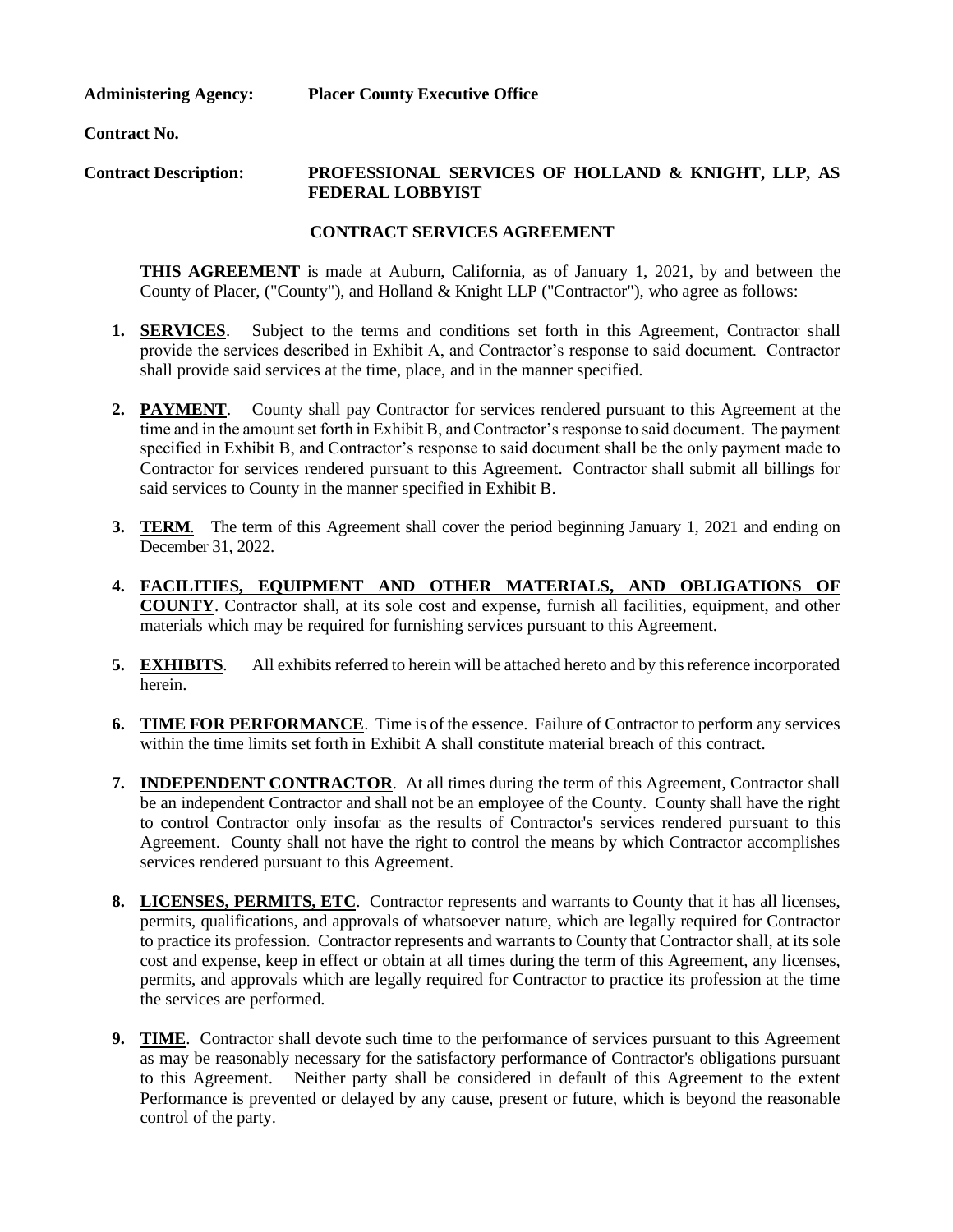# **10. HOLD HARMLESS AND INDEMNIFICATION AGREEMENT.**

The CONTRACTOR hereby agrees to protect, defend, indemnify, and hold PLACER COUNTY free and harmless from any and all losses, claims, liens, demands, and causes of action of every kind and character including, but not limited to, the amounts of judgments, penalties, interest, court costs, legal fees, and all other expenses incurred by PLACER COUNTY arising in favor of any party, including claims, liens, debts, personal injuries, death, or damages to property (including employees or property of the COUNTY) and without limitation by enumeration, all other claims or demands of every character occurring or in any way incident to, in connection with or arising directly or indirectly out of, the contract or agreement. CONTRACTOR agrees to investigate, handle, respond to, provide defense for, and defend any such claims, demand, or suit at the sole expense of the CONTRACTOR. CONTRACTOR also agrees to bear all other costs and expenses related thereto, even if the claim or claims alleged are groundless, false, or fraudulent. This provision is not intended to create any cause of action in favor of any third party against CONTRACTOR or the COUNTY or to enlarge in any way the CONTRACTOR liability but is intended solely to provide for indemnification of PLACER COUNTY from liability for damages or injuries to third persons or property arising from CONTRACTOR'S performance pursuant to this contract or agreement.

As used above, the term PLACER COUNTY means Placer County or its officers, agents, employees, and volunteers.

**11. INSURANCE**. CONTRACTOR shall file with COUNTY concurrently herewith a Certificate of Insurance, in companies acceptable to COUNTY, with a Best's Rating of no less than A-:VII showing.

# **12. WORKER'S COMPENSATION AND EMPLOYERS LIABILITY INSURANCE**.

Worker's Compensation Insurance shall be provided as required by any applicable law or regulation. Employer's liability insurance shall be provided in amounts not less than one million dollars (\$1,000,000) each accident for bodily injury by accident, one million dollars (\$1,000,000) policy limit for bodily injury by disease, and one million dollars (\$1,000,000) each employee for bodily injury by disease.

If there is an exposure of injury to CONTRACTOR'S employees under the U.S. Longshoremen's and Harbor Worker's Compensation Act, the Jones Act, or under laws, regulations, or statutes applicable to maritime employees, coverage shall be included for such injuries or claims.

Each Worker's Compensation policy shall be endorsed with the following specific language:

Cancellation Notice - "This policy shall not be changed without first giving thirty (30) days prior written notice and ten (10) days prior written notice of cancellation for non-payment of premium to the County of Placer".

Waiver of Subrogation - The workers' compensation policy shall be endorsed to state that the workers' compensation carrier waives its right of subrogation against the County, its officers, directors, officials, employees, agents or volunteers, which might arise by reason of payment under such policy in connection with performance under this agreement by the CONTRACTOR.

CONTRACTOR shall require all SUBCONTRACTORS to maintain adequate Workers' Compensation insurance. Certificates of Workers' Compensation shall be filed forthwith with the County upon demand.

# **13. GENERAL LIABILITY INSURANCE**.

- A. Comprehensive General Liability or Commercial General Liability insurance covering all operations by or on behalf of CONTRACTOR, providing insurance for bodily injury liability and property damage liability for the limits of liability indicated below and including coverage for:
	- (1) Contractual liability insuring the obligations assumed by CONTRACTOR in this Agreement.
- B. One of the following forms is required: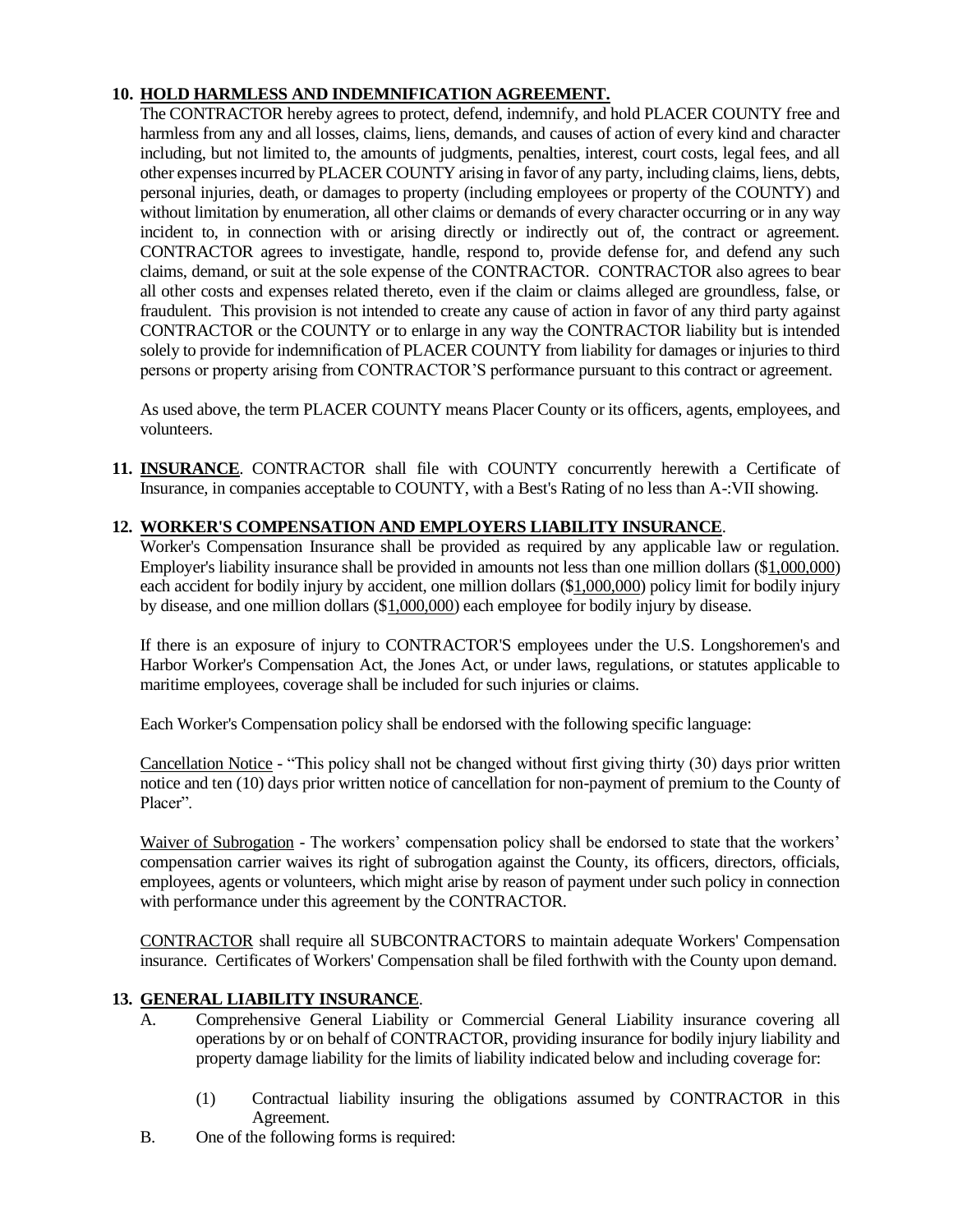- (1) Comprehensive General Liability;
- (2) Commercial General Liability (Occurrence); or
- (3) Commercial General Liability (Claims Made).
- C. If CONTRACTOR carries a Comprehensive General Liability policy, the limits of liability shall not be less than a Combined Single Limit for bodily injury, property damage, and Personal Injury Liability of:

 $\rightarrow$ One million dollars (\$1,000,000) each occurrence  $\rightarrow$ Two million dollars (\$2,000,000) aggregate

- D. If CONTRACTOR carries a Commercial General Liability (Occurrence) policy:
	- (1) The limits of liability shall not be less than:

→One million dollars (\$1,000,000) each occurrence (combined single limit for bodily injury and property damage) →One million dollars (\$1,000,000) for Products-Completed Operations →Two million dollars (\$2,000,000) General Aggregate

- (2) If the policy does not have an endorsement providing that the General Aggregate Limit applies separately, or if defense costs are included in the aggregate limits, then the required aggregate limits shall be two million dollars (\$2,000,000).
- E. Special Claims Made Policy Form Provisions:

CONTRACTOR shall not provide a Commercial General Liability (Claims Made) policy without the express prior written consent of COUNTY, which consent, if given, shall be subject to the following conditions:

(1) The limits of liability shall not be less than:

→One million dollars (\$1,000,000) each occurrence (combined single limit for bodily injury and property damage)

→One million dollars (\$1,000,000) aggregate for Products Completed Operations

→Two million dollars (\$2,000,000) General Aggregate

(2) The insurance coverage provided by CONTRACTOR shall contain language providing coverage up to one (1) year following the completion of the contract in order to provide insurance coverage for the hold harmless provisions herein if the policy is a claims-made policy.

Conformity of Coverages - If more than one policy is used to meet the required coverages, such as a separate umbrella policy, such policies shall be consistent with all other applicable policies used to meet these minimum requirements. For example, all policies shall be Occurrence Liability policies or all shall be Claims Made Liability policies, if approved by the County as noted above. In no cases shall the types of polices be different.

### **14. ENDORSEMENTS**.

Each Comprehensive or Commercial General Liability policy shall be endorsed with the following specific language: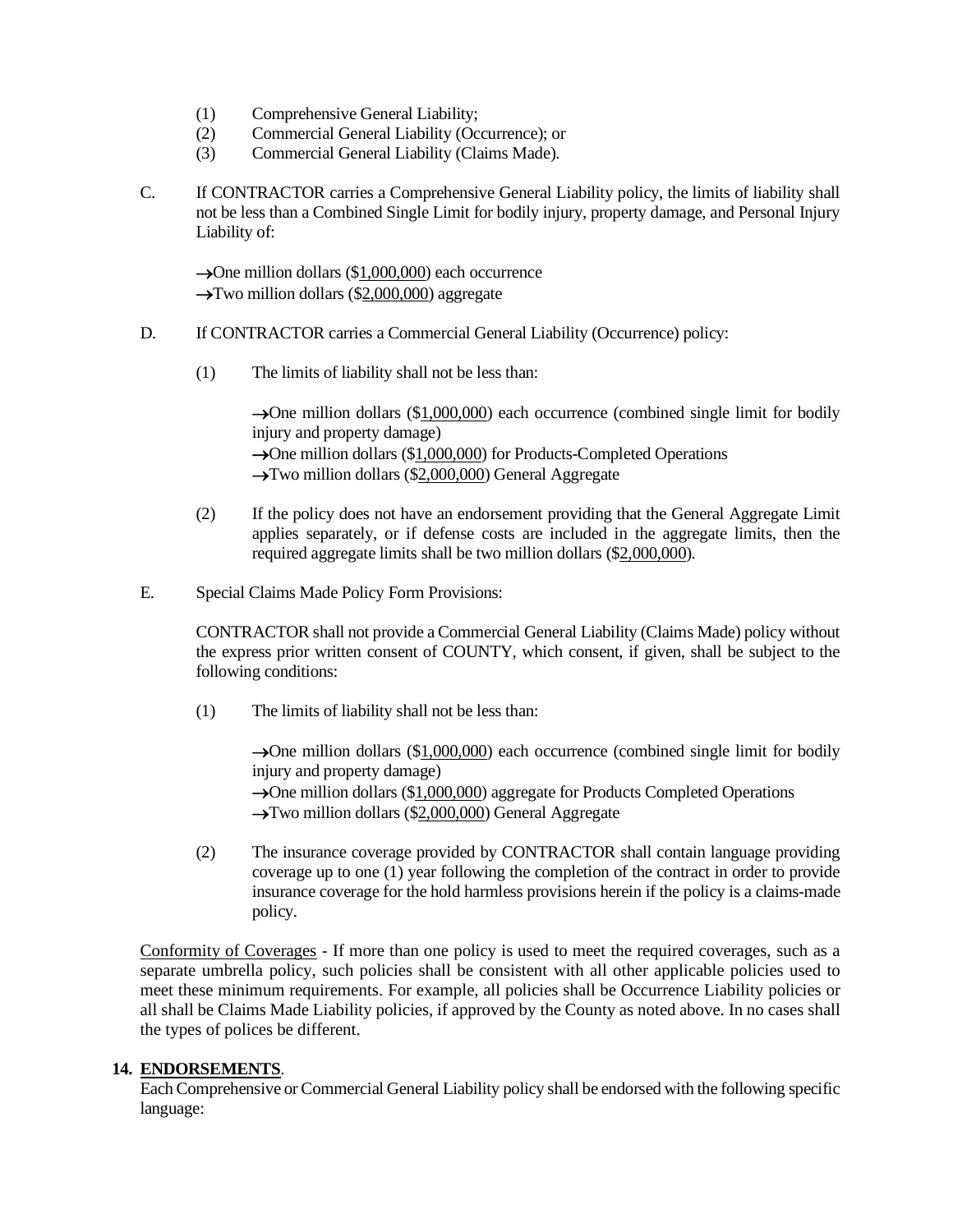- A. "The County of Placer, its officers, agents, employees, and volunteers are to be covered as insured for all liability arising out of the operations by or on behalf of the named insured in the performance of this Agreement."
- B. "The insurance provided by the Contractor, including any excess liability or umbrella form coverage, is primary coverage to the County of Placer with respect to any insurance or selfinsurance programs maintained by the County of Placer and no insurance held or owned by the County of Placer shall be called upon to contribute to a loss."
- C. "This policy shall not be changed without first giving thirty (30) days prior written notice and ten (10) days prior written notice of cancellation for non-payment of premium to the County of Placer."

# **15. AUTOMOBILE LIABILITY INSURANCE**.

Automobile Liability insurance covering bodily injury and property damage in an amount no less than one million dollars (\$1,000,000) combined single limit for each occurrence.

Covered vehicles shall include owned, non-owned, and hired automobiles/trucks.

# **16. PROFESSIONAL LIABILITY INSURANCE (ERRORS & OMISSIONS).**

Professional Liability Insurance for Errors and Omissions coverage in the amount of not less than one million dollars (\$1,000,000).

If Contractor sub-contracts in support of Contractors work provided for in the agreement,

Professional Liability Insurance for Errors shall be provided by the sub contractor in an amount not less than two million dollars (\$2,000,000) in aggregate.

The insurance coverage provided by the Contractor shall contain language providing coverage up to one (1) year following completion of the contract in order to provide insurance coverage for the hold harmless provisions herein if the policy is a claims-made policy.

### **17. ADDITIONAL REQUIREMENTS.**

Premium Payments - The insurance companies shall have no recourse against the COUNTY and funding agencies, its officers and employees or any of them for payment of any premiums or assessments under any policy issued by a mutual insurance company.

Policy Deductibles - The CONTRACTOR shall be responsible for all deductibles in all of the CONTRACTOR's insurance policies. The maximum amount of allowable deductible for insurance coverage required herein shall be \$25,000.

CONTRACTOR's Obligations - CONTRACTOR's indemnity and other obligations shall not be limited by the foregoing insurance requirements and shall survive the expiration of this agreement.

Verification of Coverage - CONTRACTOR shall furnish the County with original certificates and amendatory endorsements or copies of the applicable policy language effecting coverage required by this clause. All certificates and endorsements are to be received and approved by the County before work commences. However, failure to obtain the required documents prior to the work beginning shall not waive the CONTRACTOR's obligation to provide them. The County reserves the right to require complete, certified copies of all required insurance policies, including endorsements required by these specifications, at any time.

Material Breach - Failure of the CONTRACTOR to maintain the insurance required by this agreement, or to comply with any of the requirements of this section, shall constitute a material breach of the entire agreement.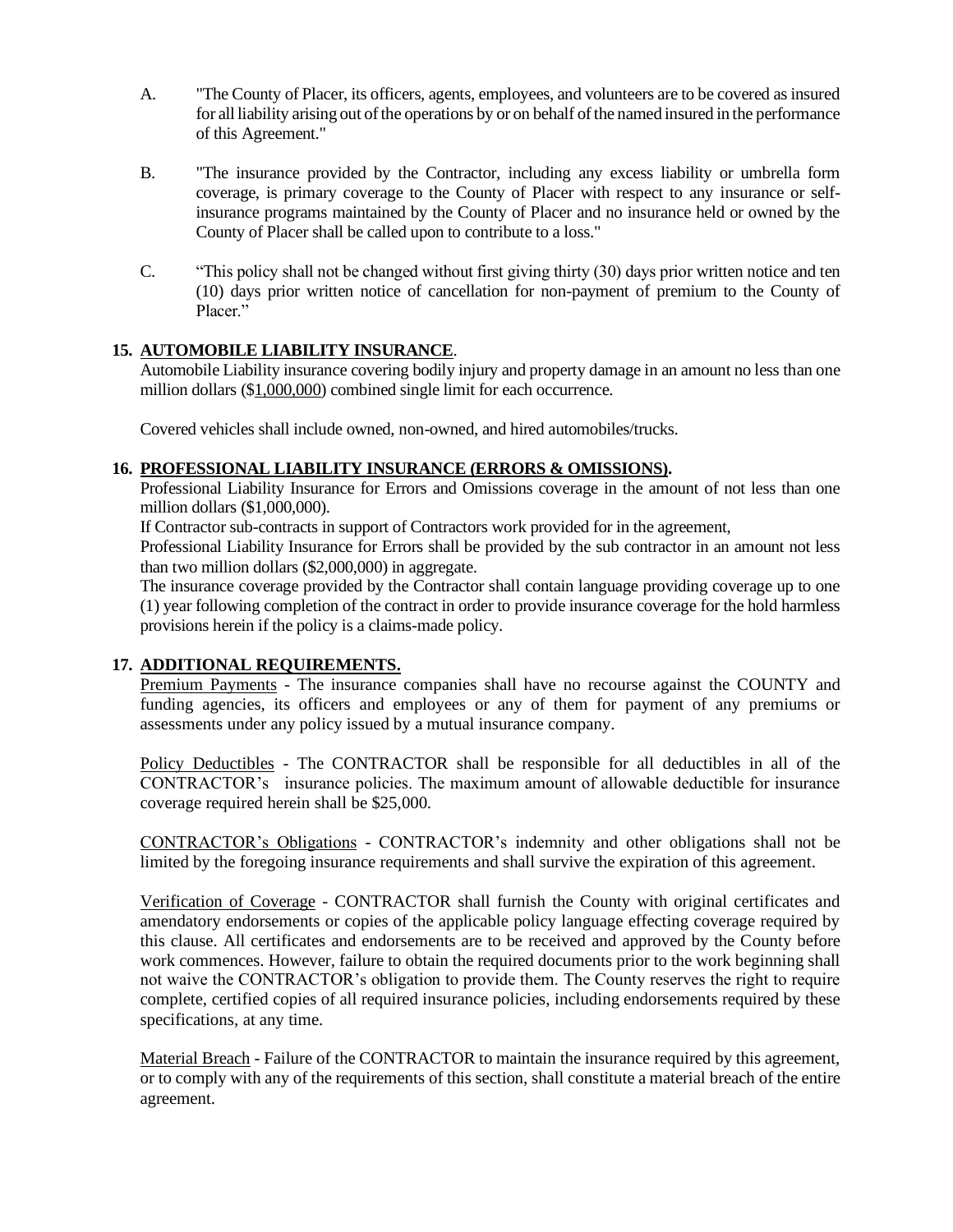- **18. CONTRACTOR NOT AGENT**. Except as County may specify in writing Contractor shall have no authority, express or implied, to act on behalf of County in any capacity whatsoever as an agent. Contractor shall have no authority, express or implied pursuant to this Agreement to Bind County to any obligation whatsoever.
- **19. ASSIGNMENT PROHIBITED**. Contractor may assign its rights and obligations under this Agreement only upon the prior written approval of County, said approval to be in the sole discretion of County.

# **20. PERSONNEL**.

- A. Contractor shall assign only competent personnel to perform services pursuant to this Agreement. In the event that County, in its sole discretion, at any time during the term of this Agreement, desires the removal of any person or persons assigned by Contractor to perform services pursuant to this Agreement, including those members of the Project Team as explained below, Contractor shall remove any such person immediately upon receiving notice from County of the desire of County for removal of such person or persons.
- B. Notwithstanding the foregoing, if specific persons are designated as the "Project Team" in Exhibit A, Contractor agrees to perform the work under this agreement with those individuals identified. Reassignment or substitution of individuals or subcontractors named in the Project Team by Contractor without the prior written consent of County shall be grounds for cancellation of the agreement by County, and payment shall be made pursuant to Section 15 (Termination) of this Agreement only for that work performed by Project Team members.
- **21. STANDARD OF PERFORMANCE**. Contractor shall perform all services required pursuant to this Agreement in the manner and according to the standards observed by a competent practitioner of the profession in which Contractor is engaged in the geographical area in which Contractor practices its profession. All products of whatsoever nature which Contractor delivers to County pursuant to this Agreement shall be prepared in a substantial first class and workmanlike manner and conform to the standards or quality normally observed by a person practicing in Contractor's profession.

# **22. TERMINATION**.

- A. County shall have the right to terminate this Agreement at any time by giving notice in writing of such termination to Contractor. In the event County shall give notice of termination, Contractor shall immediately cease rendering service upon receipt of such written notice, pursuant to this Agreement. In the event County shall terminate this Agreement:
	- 1) Contractor shall deliver copies of all writings prepared by it pursuant to this Agreement. The term "writings" shall be construed to mean and include: handwriting, typewriting, printing, Photostatting, photographing, and every other means of recording upon any tangible thing any form of communication or representation, including letters, words, pictures, sounds, or symbols, or combinations thereof.
	- 2) County shall have full ownership and control of all such writings delivered by Contractor pursuant to this Agreement.
	- 3) County shall pay Contractor the reasonable value of services rendered by Contractor to the date of termination pursuant to this Agreement not to exceed the amount documented by Contractor and approved by County as work accomplished to date; provided, however, that in no event shall any payment hereunder exceed the amount of the agreement specified in Exhibit B, and further provided, however, County shall not in any manner be liable for lost profits which might have been made by Contractor had Contractor completed the services required by this Agreement. In this regard, Contractor shall furnish to County such financial information as in the judgment of the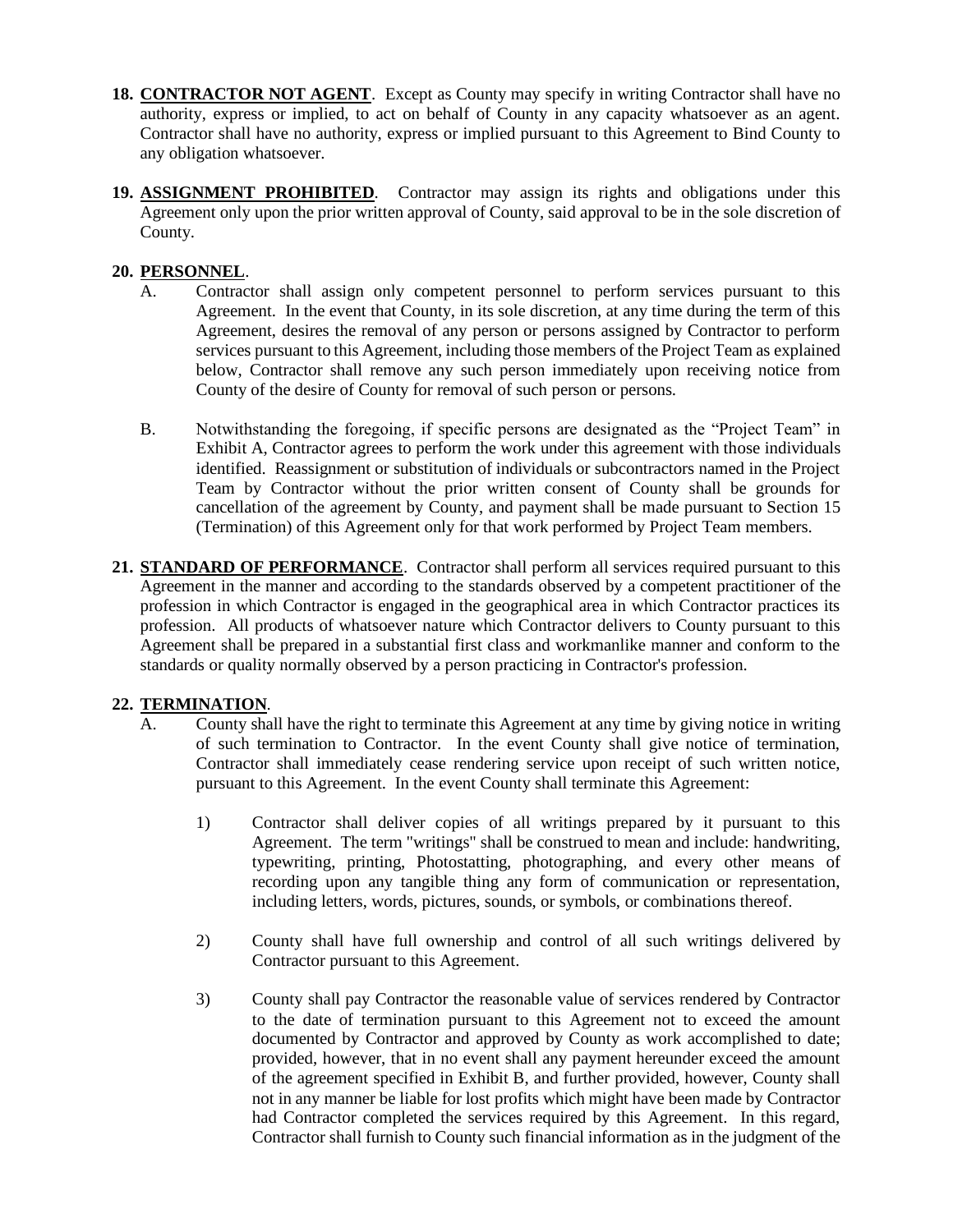County is necessary to determine the reasonable value of the services rendered by Contractor. The foregoing is cumulative and does not affect any right or remedy, which County may have in law or equity.

- B. Contractor may terminate its services under this Agreement upon thirty- (30) working days' advance written notice to the County.
- **23. NON-DISCRIMINATION**. Contractor shall not discriminate in its employment practices because of race, religious creed, color, national origin, ancestry, physical handicap, medical condition, marital status, or sex in contravention of the California Fair Employment and Housing Act, Government Code section 12900 et seq.
- **24. RECORDS**. Contractor shall maintain, at all times, complete detailed records with regard to work performed under this agreement in a form acceptable to County, and County shall have the right to inspect such records at any reasonable time. Notwithstanding any other terms of this agreement, no payments shall be made to Contractor until County is satisfied that work of such value has been rendered pursuant to this agreement. However, County shall not unreasonably withhold payment and, if a dispute exists, the withheld payment shall be proportional only to the item in dispute.
- **25. OWNERSHIP OF INFORMATION**. All professional and technical information developed under this Agreement and all work sheets, reports, and related data shall become the property of County, and Contractor agrees to deliver reproducible copies of such documents to County on completion of the services hereunder. The County agrees to indemnify and hold Contractor harmless from any claim arising out of reuse of the information for other than this project.
- **26. WAIVER**. One or more waivers by one party of any major or minor breach or default of any provision, term, condition, or covenant of this Agreement shall not operate as a waiver of any subsequent breach or default by the other party.
- **27. CONFLICT OF INTEREST**. Contractor certifies that no official or employee of the County, nor any business entity in which an official of the County has an interest, has been employed or retained to solicit or aid in the procuring of this agreement. In addition, Contractor agrees that no such person will be employed in the performance of this agreement without immediately notifying the County.
- **28. ENTIRETY OF AGREEMENT**. This Agreement contains the entire agreement of County and Contractor with respect to the subject matter hereof, and no other agreement, statement, or promise made by any party, or to any employee, officer or agent of any party, which is not contained in this Agreement, shall be binding or valid.
- **29. ALTERATION**. No waiver, alteration, modification, or termination of this Agreement shall be valid unless made in writing and signed by all parties, except as expressly provided in Section 15, Termination.
- **30. GOVERNING LAW**. This Agreement is executed and intended to be performed in the State of California, and the laws of that State shall govern its interpretation and effect. Any legal proceedings on this agreement shall be brought under the jurisdiction of the Superior Court of the County of Placer, State of California, and Contractor hereby expressly waives those provisions in California Code of Civil Procedure §394 that may have allowed it to transfer venue to another jurisdiction.
- **31. NOTIFICATION**. Any notice or demand desired or required to be given hereunder shall be in writing and deemed given when personally delivered or deposited in the mail, postage prepaid, and addressed to the parties as follows: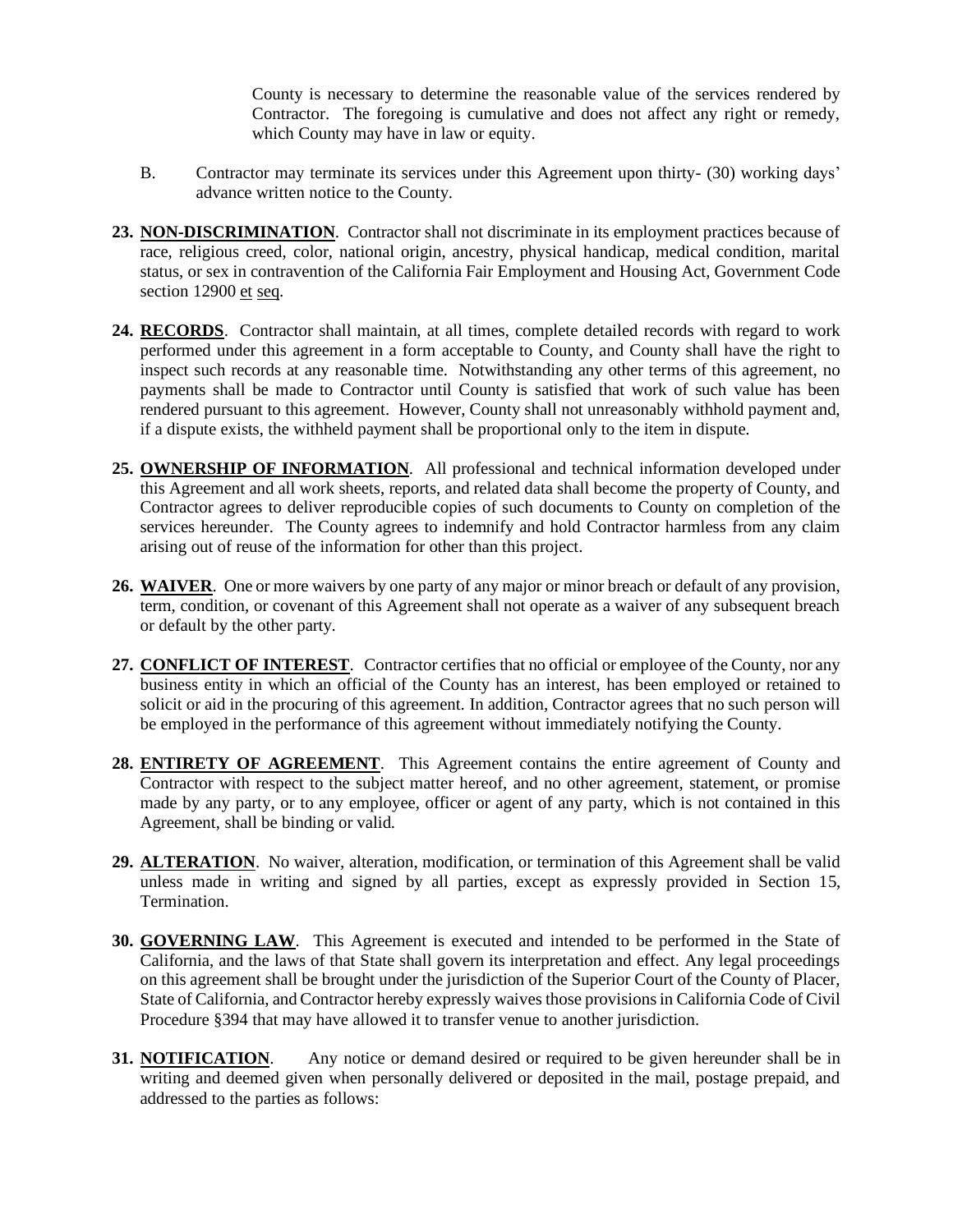|  | <b>COUNTY OF PLACER:</b> |
|--|--------------------------|
|--|--------------------------|

Placer County Executive Office Holland & Knight LLP Attn: Joel Joyce Attn: Richard Gold Auburn, CA 95603 Washington, DC 20006

Fax: (530) 889-4023 Fax: (202) 955-5564

### CONTRACTOR:

175 Fulweiler Avenue  $800\,17<sup>th</sup>$  Street N.W., Suite 1100

Phone: (530) 889-4030 Phone: (202) 457-7143

Any notice so delivered personally shall be deemed to be received on the date of delivery, and any notice mailed shall be deemed to be received five (5) days after the date on which it was mailed.

Executed as of the day first above stated:

### **COUNTY OF PLACER**

By: \_\_\_\_\_\_\_\_\_\_\_\_\_\_\_\_\_\_\_\_\_\_\_\_\_\_\_\_\_\_\_ Name: Bonnie Gore Title: Chair of the Board of Supervisors

Approved As to Form – County Counsel:

By: \_\_\_\_\_\_\_\_\_\_\_\_\_\_\_\_\_\_\_\_\_\_\_\_\_\_\_\_\_

### **CONTRACTOR - HOLLAND & KNIGHT, LLP**

 $\text{By:}$   $\frac{\text{GOLG}}{\text{OIC}}$   $\frac{\text{GOLG}}{\text{O5'00'}}$ Richard M. Gold Digitally signed by Richard M. Gold Date: 2020.12.02 17:47:00 -05'00'

Name: Richard Gold

*\*If a corporation, agreement must be signed by two corporate officers; one must be the secretary of the corporation, and the other may be either the President or Vice President, unless an authenticated corporate resolution is attached delegating authority to a single officer to bind the corporation.*

### **Exhibits**

- A. Scope of Work
- B. Payment For Services Rendered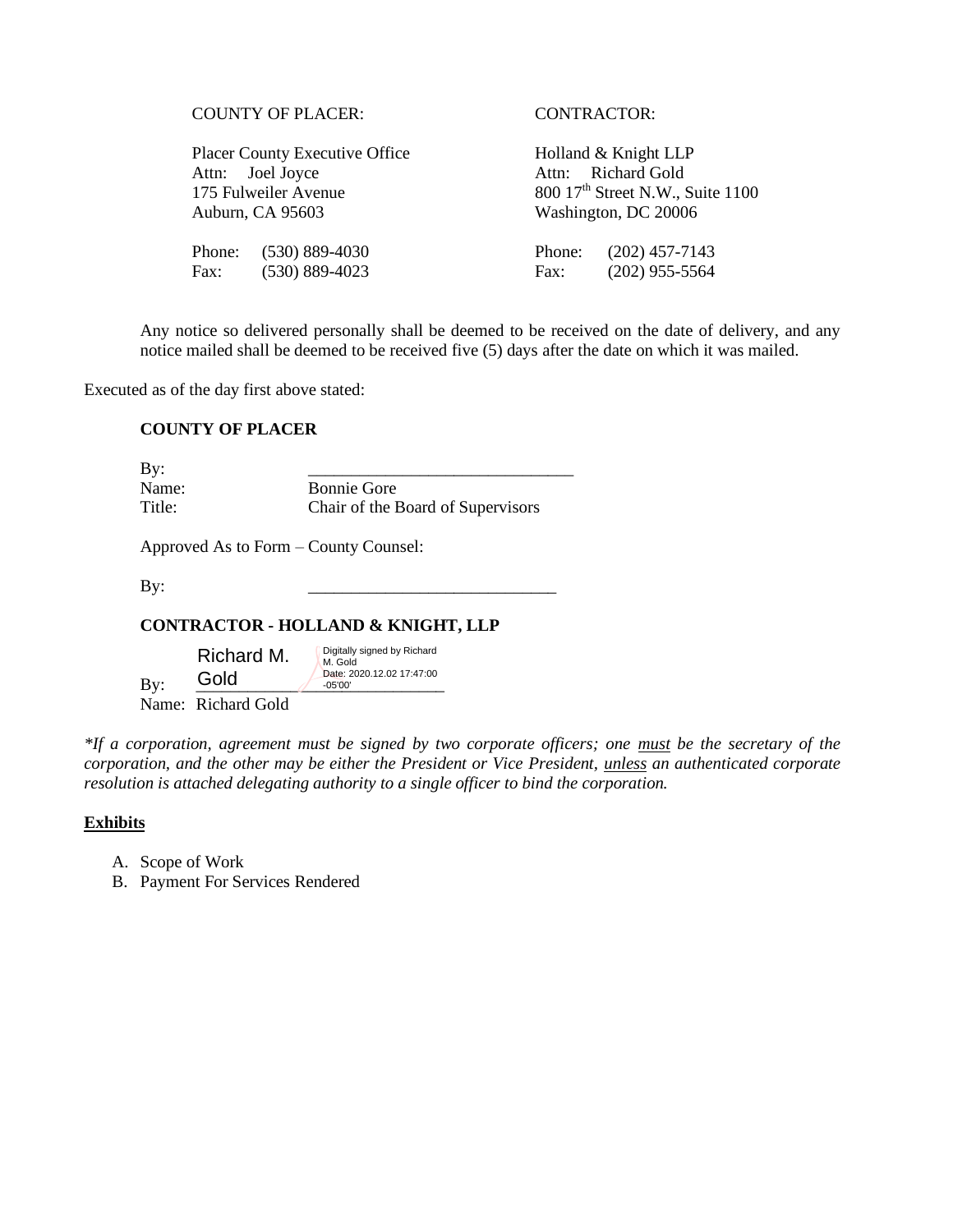### EXHIBIT A

# SCOPE OF SERVICES COUNTY OF PLACER AND HOLLAND & KNIGHT, LLP FEDERAL ADVOCACY PROGRAM

#### SECOND PARTY agrees to do the following:

Specific Projects and/or Priorities:

1. As designated by the County Executive Officer, represent the COUNTY'S interests relative to specific projects and/or priorities. These specific projects and/or priorities shall be identified by title with a brief written description of the request or action.

As directed by the County Executive Officer, or his designee, SECOND PARTY may also perform the following duties:

General Projects and Reporting Activities:

- 1. Represent the County's position on legislation of general interest to the COUNTY.
- 2. Represent the COUNTY on legislation of specific interest to the COUNTY.
- 3. Ensure that COUNTY is fully informed of the status of legislation through phone calls and emails as often as necessary, Fax transmissions, regular mail, monthly written or oral status reports, and meetings with the Board of Supervisors and the County Executive Office.
- 4. Regularly inform the COUNTY'S Congressional delegation of the COUNTY'S positions and concerns regarding legislation.
- 5. Attend, as necessary, meetings of legislative committees, NACO and affiliated organizations, and other bodies at which legislation of interest to the COUNTY is discussed.
- 6. Assist the Board of Supervisors and the County Executive Office in drafting legislation and/or amendments to existing legislation as may be needed to fulfill the COUNTY'S interests.
- 7. Report to the County Executive Office on the President's or his administration's actions or proposed actions as to potential impacts to the COUNTY, and represent the COUNTY'S position before these bodies, as may be necessary.
- 8. Represent the COUNTY before regulatory agencies as may be necessary.
- 9. Provide specialized legislative strategic planning sessions and consultation.
- 10. Perform other duties as the Board of Supervisors or the County Executive Officer may find necessary.